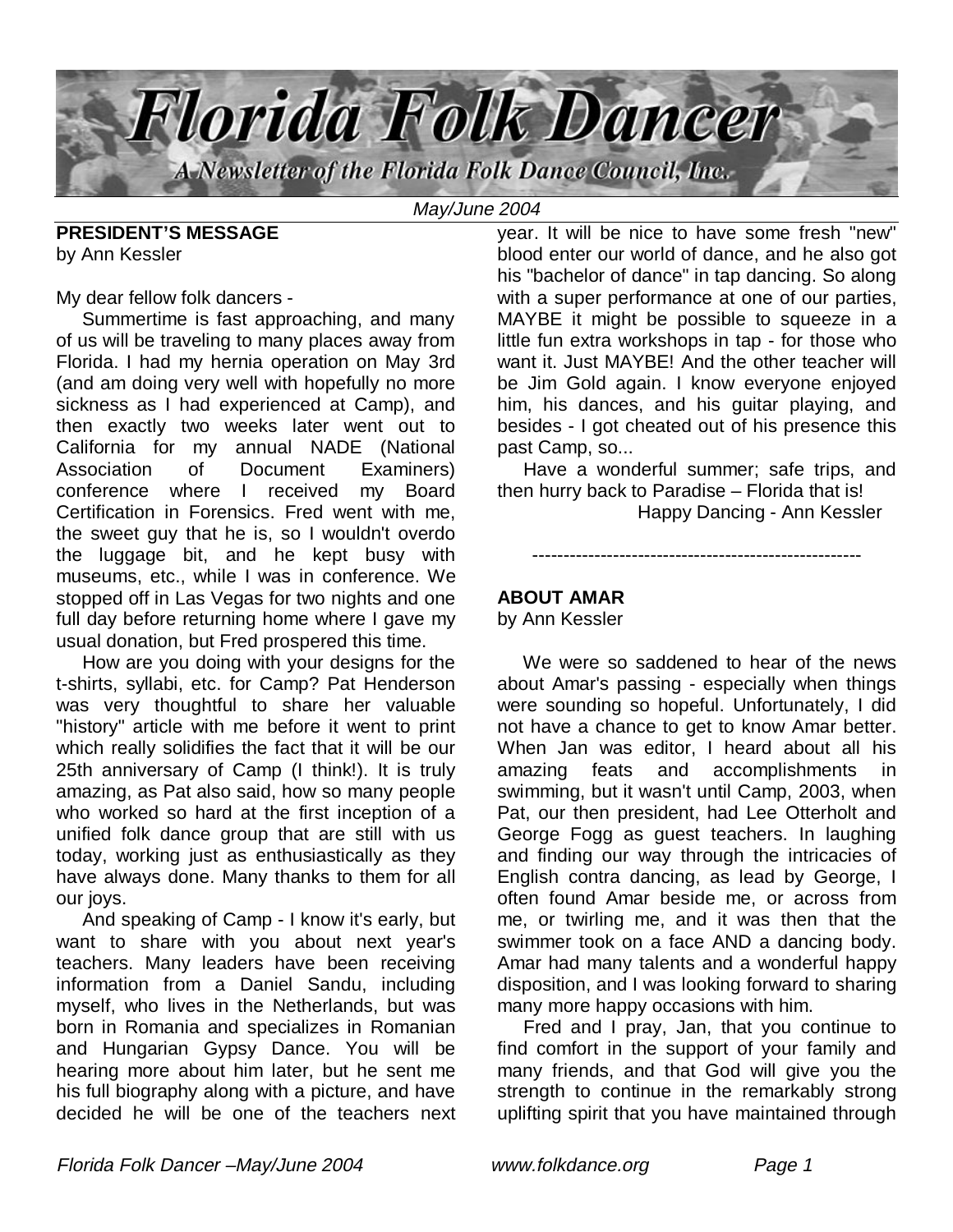out all the many set-backs you have had to endure, and that He restores you to good health once again.

---------------------------------------------------

Hurry back to us, and much love

- Ann Kessler

#### **REFLECTIONS ON DANCE**

by Dan Lampert <dan@webuniv.com>

 Recently, I was reading an email from one of our fellow folk dancers, and they described dancing as "the right thing". However, I misread the words and thought it said "the ring thing" -- referring to the ring or circle that folk dancers often form on the dance floor. At first, I thought to myself "hmmm.... that's a cool nickname for the dancing we do... the ring thing." Then I realized what a powerful symbol it is -- how we dance in a circle.



 The circle is a powerful symbol on this planet. We have other symbols like the cross (religious) and the plus sign (the Red Cross), but the circle symbolizes the circle of life, the commitment of marriage, the cycle of the seasons, and the Earth itself. Is it merely by accident that we dance in a circle? Did our ancestors dance in a circle because they naturally moved around an open fire? Perhaps, or maybe there's a physics explanation. Perhaps our moving bodies naturally copy the movement of the planets moving around the sun. It's possible. Think about this and send a "letter to the editor" for publication in the next newsletter!

 FYI - If you found this article thoughtful, you'll be happy to read Pat Henderson's article later in this issue... it's called "Reflections on Dance and Life".



FYI on future issues -- This newsletter is the May/June issue and the next issue will be for July/August. So, although the newsletters are spead out a little, please send write-ups and digital photos of your dance events.... I enjoy receiving them anytime and I will squeeze them into one of the upcoming issues!

---------------------------------------------------

### **AMAR LAHTI**

from Jan <amarjan@bestnetpc.com>

Dear fellow folk dancers:

 I am sorry to have to send along the news that Amar passed away on Sunday morning at 7 am. He fell on Tuesday, hit his head, and because of the Coumedin he was taking, the subsequent bleed intensified and became irreversible. Although we did not expect this so suddenly, we know that had he died later from the regrowth of the tumor, it would have been an excrutiating death for him, as well as the rest of us. We cremated him Tuesday, with Indian prayers and rites of cremation to send him on his way. My children and other family members have been a wonderful support in the last week as have friends and neighbors.

 There will be a memorial service for my husband on June 12 at 2 pm at the Grand Haven Village Center, here in Palm Coast.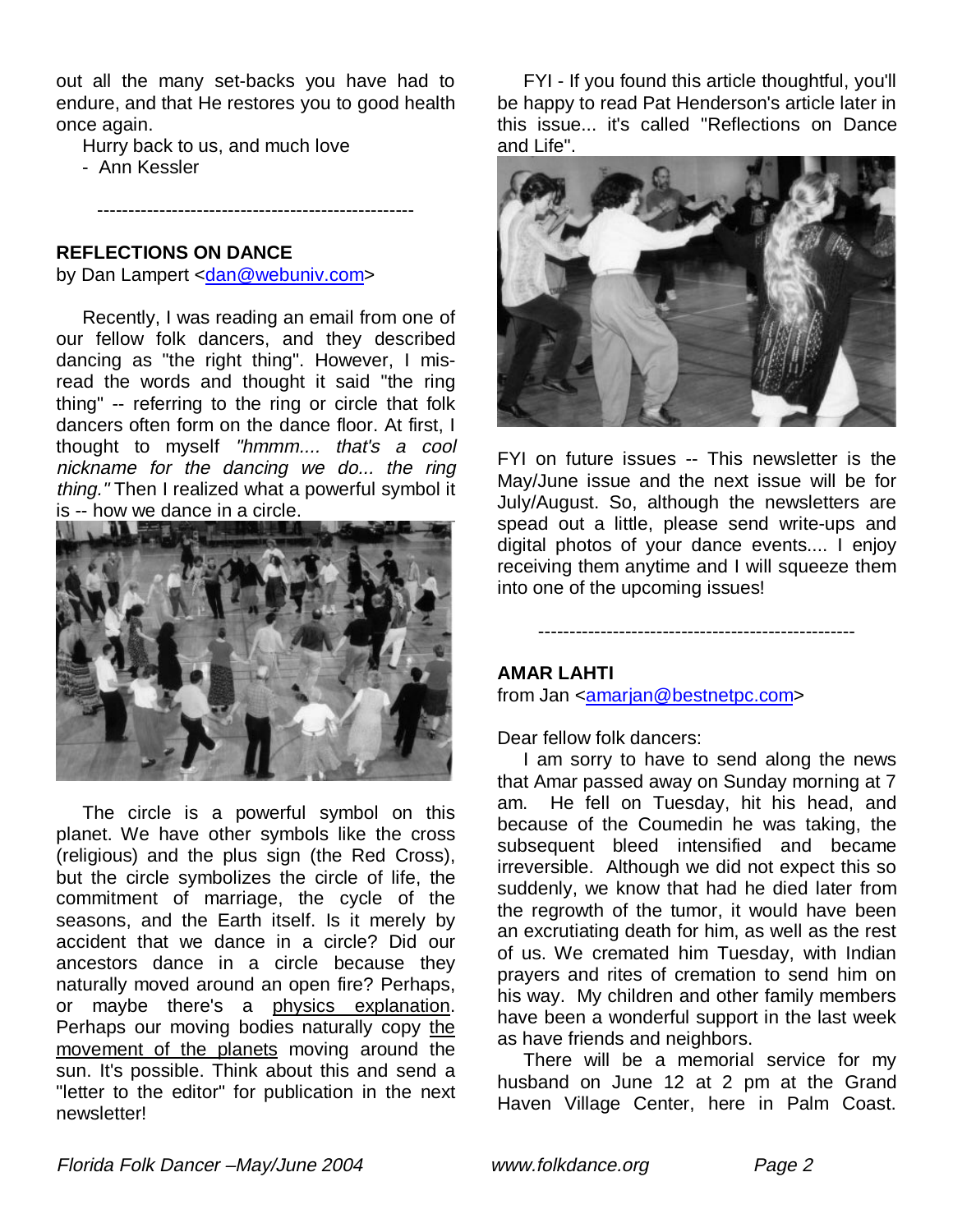Please pass along this information to any of the dancers - they are welcome.

 Directions to get there: From Route 95 take exit 289 (Old exit 91C). Turn east on Palm Coast Parkway. (Coming from the South the turn will be a right turn). Go East about a mile to a mile and a half. Turn right on Colbert Lane. Go about 1 1/2 to 2 miles on Colbert. Turn left into "Grand Haven". Stop at the guard gate and tell them you are here for the memorial for Amar Lathi. Ask for directions to the Village Center from the guard. Park to the right of the V.C., enter the central iron gate and proceed to the right end of the pool where the Grand Haven Room is.

 If you have questions, call me at: 386-447- 8396 or email me at: amarjan@bestnetpc.com. Hope you can make it.

--------------------------------------------------------

### **REFLECTIONS ON DANCE AND LIFE**

By Patricia Henderson henderp@bellsouth.net

 I have been folk dancing for 30 years and who would have guessed that a simple activity would change my life. A co-worker of mine danced with the Orlando Folk Dance Club and invited me to go with her sometime in the spring of 1974. I enjoyed it but I struggled a lot in the beginning. I did not feel like I was part of the "in" crowd. Later that year, I went to Europe and after recovering from the trip, I experienced one of life's epiphanies. My co-worker had divorced and moved to Texas and it was up to me to go to dance by myself. I remember that fateful night when I asked myself if I was going to dance and I told myself--"You're not doing anything else, so go!" I did and the rest is history. I can't imagine what my life would have been like without folk dance, without Bobby, without the two children I now have. I took the road less traveled and found a pot of gold. I also found a family of dancers and an activity which keeps me healthy and feeling alive.

 Folk dancing is a mental, physical and social activity all at one time. It gives me events to look forward to as we go about our everyday life. Bobby and I are going on our second

Dance on the Water cruise down the Danube this summer and I look forward to extending my folk dance family once again. We can now travel almost around the world and have folk dance friends in each location. Now that Bobby and I are retired, we are looking forward to more travel and for folk dancing everywhere we go. We also want to go to those out of state camps and workshops. We want to go to Mainewoods, Stockton, KDI, Scandi week and others. You say, don't we have enough dances by now after dancing for so many years? Of course, we have plenty of dances but these events are not about learning a number of new dances. To me, it is about extending the folk dance family and dancing with more than the usual 15 dancers of the Orlando group. If I happen to see a dance that I like, I will make the effort to bring it back to the group.

 The first dance at Florida Camp in 2002 was Povoz, taught the previous year by Dennis Boxell. As the dancers joined by interlocking arms, I remember saying to myself that this was what folk dancing was all about. This was our big event of the year, just as weddings were for the villagers who were doing the same dances. Camp is the time that some of us cherish just as a social time. The meal times are my favorite as I try to sit with different dancers at each meal. This means that sometimes Bobby and I are not always together. In fact, at one of the last meals this year, I was sitting with dancers from my group and one of them asked why Bobby and I did not sit together. I said that I try to sit with different people and that tonight was their turn! In closing, I would like to say that I feel privileged to have such a large and caring family of folk dancers. I reflect on that fateful night in 1974 that changed my life and say "thank you."

**DELAND DANCERS** ON SUMMER VACATION By Joan Washington <wjwread@hotmail.com>

-----------------------------------------------------

 Wally and I have started our summer international folk dancing here in Michigan, at the Yale Public Library, and we had five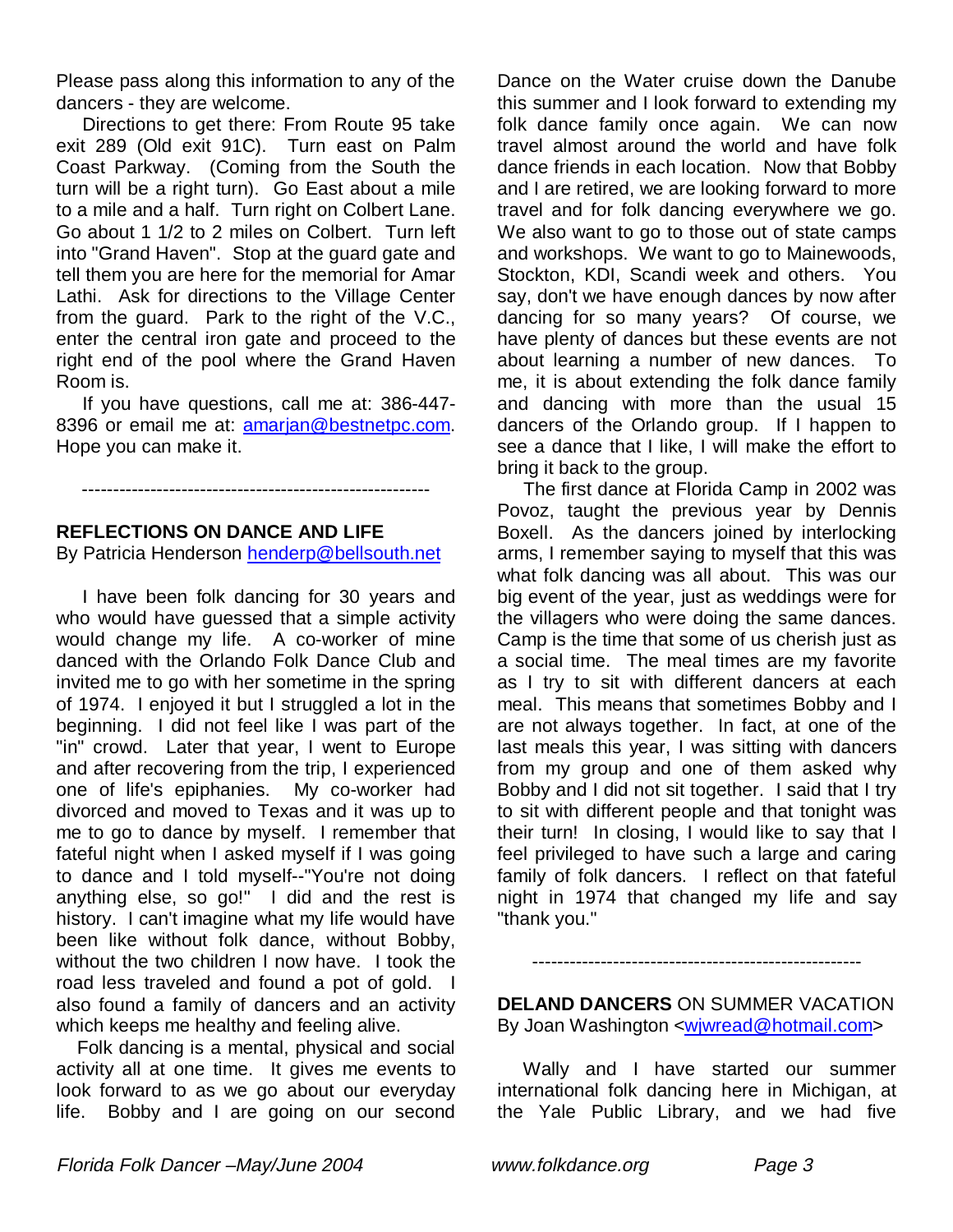dancers for our first dance. If we could get everyone to come on the same evening we could have eight or more dancers. Not bad for a town with a population of about 2,000. It's surprising how many dancers we are getting that have danced somewhere else in the past. The dancers aren't from Yale, just from the surrounding area.

 Wally and I also did a teaching session for my friend Beth who runs an International Friends program at her church. She gets up to forty women, mostly Japanese and Indian, at her weekly meetings. We had a circle of about 20 women (yes Wally was our only male dancer as so often happens) and they were enthusiastic about learning folk dances. Then one of the Japanese women asked if we do Tanko Bushi a Japanese coal miner's dance. Unfortunately we didn't have the music with us, but that didn't stop us from doing the dance. She did a brief walk through and then several of the women sang so we could dance. A real treat and it was interesting to know that the dance is still alive. Men in Japan still do the dance.

### **DEAR FLORIDA FOLK DANCERS**

 We hope all goes well with you and we want to let you know that our dancing season (September-May) has been great. Two weeks ago, six of us were performing Italian at the Ritz-Carlton in Naples. This past Friday, four of us did a Latino program at the Manatee Vocational School in Bradenton.

-----------------------------------------------------

 After the show we drove to Clermont to stay overnight with our daughter Anna and her family. The next day, Saturday, we drove to Ellie Hall's place and she took us to Julius Horvath's Spring Fling. It is great to see so many of the old-tyme folk dance friends and to do the ancient Balkan dances that we know and love but rarely do.

 This was our third year of teaching folk dancing in the public school system. The first year, one of our dancers who is also a teacher wrote a grant and had us spend three weeks teaching. (The grant covered costumes: lace

aprons, flower headbands, straw hats and neckerchiefs.) Then the students did performances for other classes and for their parents. The second year, we repeated this project and added another school where we taught six second grade classes for only one week followed by a performance. This project was sponsored (and paid for) by The Sarasota Arts Council.



 This year we were back again to these schools repeating the programs with this year's second graders. We had 134 students in each school learning line dances and couple dances and even the "Virginia Reel". The students loved this activity and coming to identify as a "dancer". After the show, the parents came up, some with tears in their eyes, expressing their gratitude and bringing us flowers.

 The teachers of each class learned their special dance and rehearsed them all that the students were doubly prepared.

 All in all, it was a very rewarding experience. The Education Channel came out and filmed us. We are being shown two and three times a day every day in May as part of an Excellence in Education program.

 Sandwiched in between these events, during Easter Break, we took a 12 day cruise in the western Carribean on the Italian ship LIRICA. We have great photos, had great weather, but were very glad to be back!

We had a major reunion on my  $80<sup>th</sup>$  birthday: November 1, 2003. All our children and most of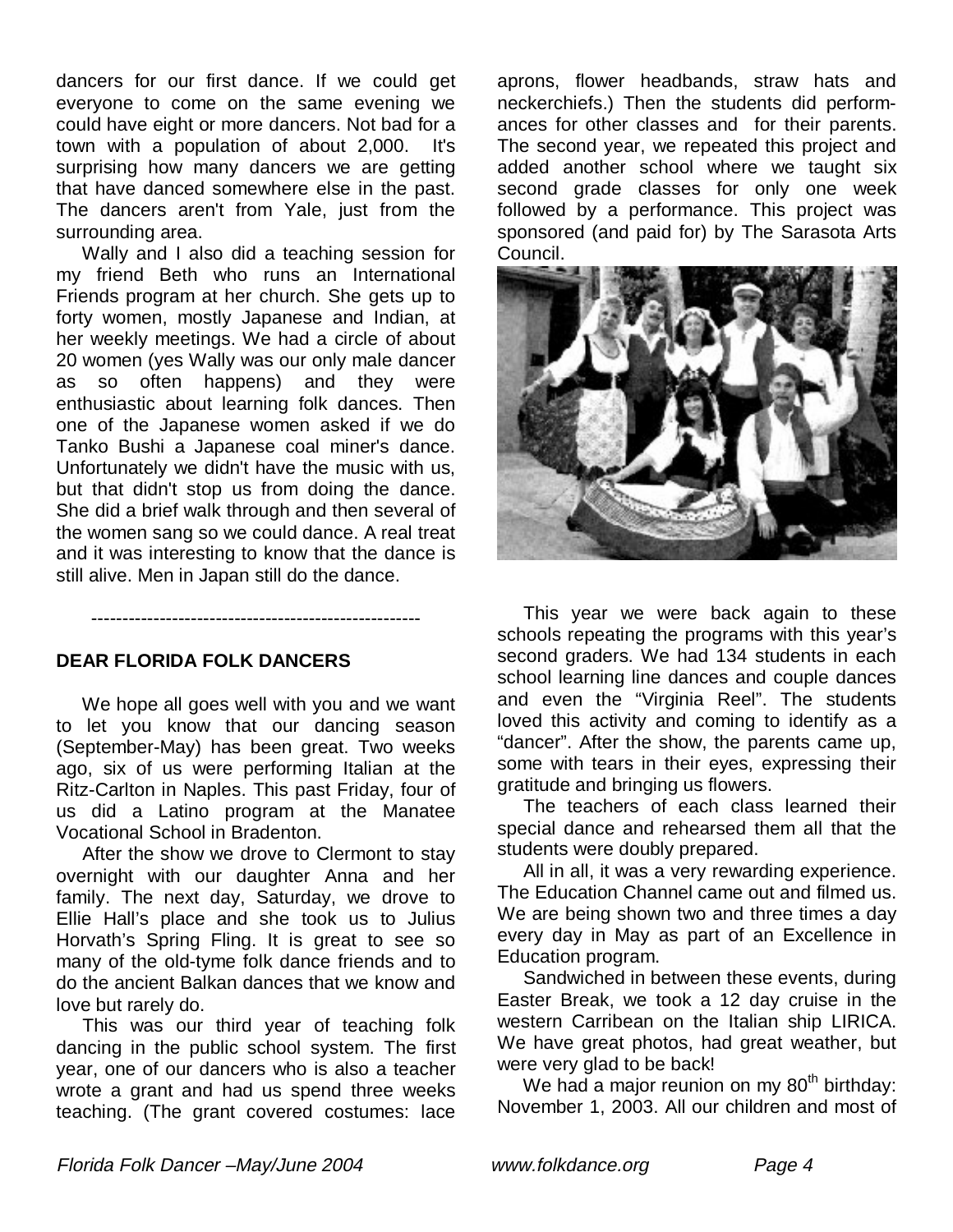our grandchildren, and our local friends and folk dancers and some from Louisville attended. We have a video of the event.

 Many graduations this year: Andrew's daughter, Logan graduates from high school and plans to attend Wake Forest; Andrea graduates from the University of Florida Physician Assistant Program; and Jonah finishes medical school at the University of Florida and begins his Residency Program in South Carolina. All of these grads have performed folk dances with us…

 We heartily recommend that you all get involved with teaching in the schools. The children love it; they blossom.

Dmitri and Shirley Babiak

-----------------------------------------------------

**TAMPA TABLOIDS** - (OK - so I lie) from Terry Abrahams <terry.abrahams@verizon.net>

 First, our heartfelt condolences to Jan Lathi. To think of not having Amar's smiling face at our dances ever again is so terribly saddening. Our prayers also go out to Jan for a full recovery. I hate to write anything more, but I know Amar would want us to go on...so...

 I love reading about all of our groups. Everyone is so active. Tampa on the other hand, is hanging on by our toenails, but nonetheless hanging on. Sometimes there's only 3 or 4 of us, 7 on our best night, but we keep on chuggin'. Andi has left us for the beauty of Vancouver for 4 months, where she is actively participating in Israeli and International dance groups, including a nifty special day celebrating Israeli dancing for the public (i.e. non-dancers) at the JCC and a workshop coming up. Perhaps she will write her own article on these events! (Andi - Hint) Ursula, Andi and I went to Rang Tang where Florida had the most out of state representatives - we really ruled! The weekend was great as per usual - with Steve Kotansky in his usual fine fettle and there were TONS of men - all good dancers - it was almost gender equal - I may go back again next year just for that reason! It was

great seeing other Floridians as well as people we've met at other camps, such as Playshop. Don't you just love the dance community? I left early (actually late Sat night) to get back to Orlando in time (Sunday morning) for my latest love - my class in Stage Combat - if there is ever a part for an old lady doing a scene with sword and dagger - I'm in line for that! Andy Pollock is swinging his way around the state, dancing with the young chicks, Bill Schwarz spends much of his time country dancing - we all keep busy! Susan (whom you haven't met because she gives voice lessons on Saturdays) is now playing in a contra band, and we all hit contra dances whenever possible. Judith's scan classes are going great - she is running special workshops on Saturdays and drawing quite a crowd. And of course - seeing everyone at Spring Fling was another high! What a floor, what a space, what food, what dances!! Thanks Julius and thanks Orlando. Yeah!!! We were all there except for Judith and Ernesto - we may be small, but we try hard! I'm getting ready for my summer trip which will include a week in Poland with my travel bud; we will connect with Jim Gold's Hungarian/Prague tour and following that I will wander for 11 days before landing in Austria for the World Championships Sept 3-5. Hungary is the host country for a once-everfive-year international festival and that is reason enough to be there! Jim's plans sound quite exciting - I look forward to traveling with him. And that about does me in again for this month. I swear I wrote my usual drivel last month, but I keep losing things and my mind seems to be one of them! Bye! Terry

### **MORE FROM GAINESVILLE IN MAY** By Raluca Ioana Rosca <rarosca@ufl.edu>

-----------------------------------------------------

 I can probably pick up exactly from where I left, John's retirement party. It was a very nice event, bringing together the dance and the painting parts of John's life. Says he: "Thanks so much for showing up at my opening Friday and bringing the dances along. I had thought about having folk dancing as part of the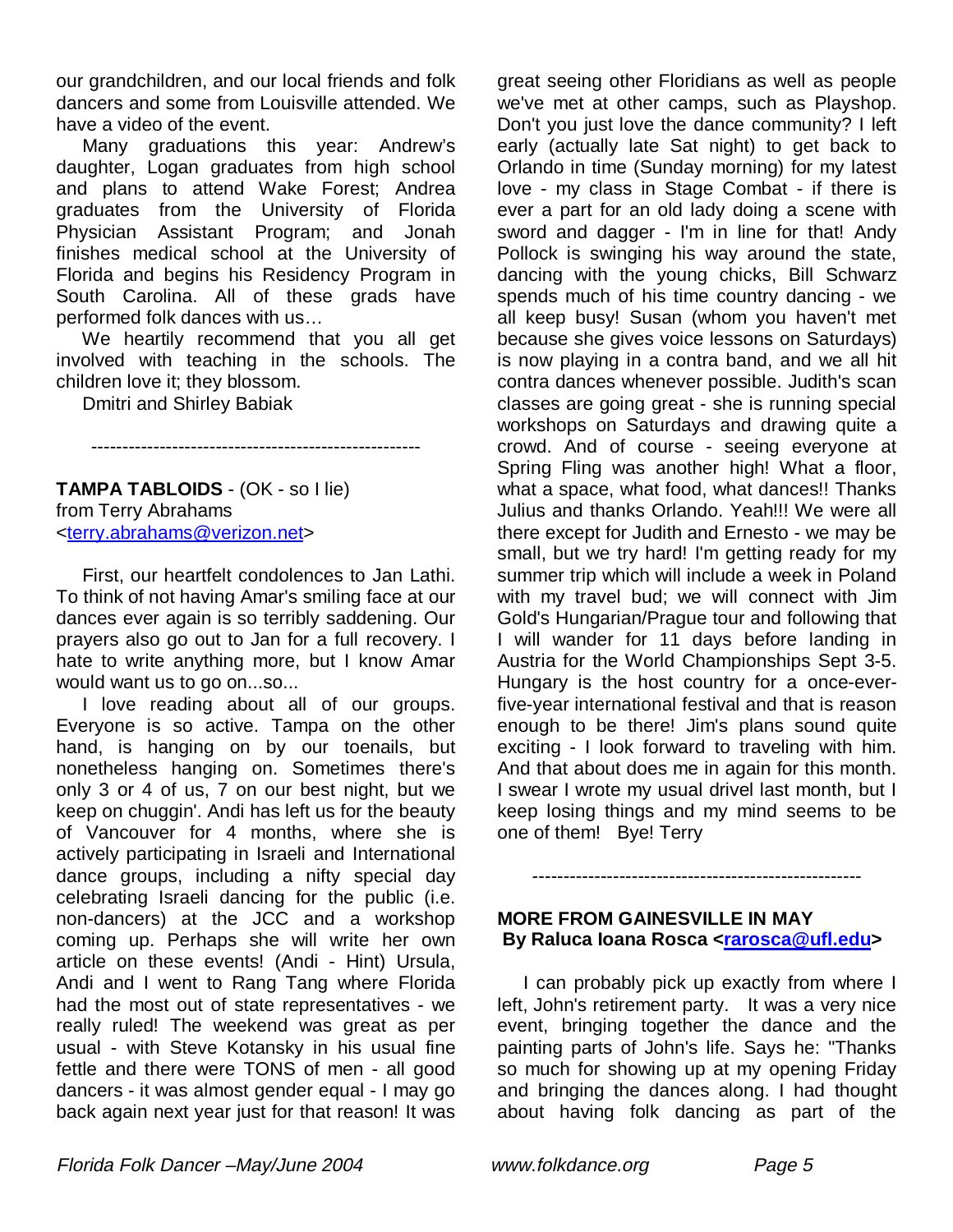activities, but didn't quite know how to work it in. But since they had had a dinner for me in the gallery on Tuesday and since some of the students had already left town and other people who came to the opening had left by the time you showed up, there was a good space to dance, and I had a great time. It was a great way to retire. And special thanks to Max and everyone else involved in putting together the cd of my favorite dances." Thanks also to Margaret and Dea for coming up with the event idea. We were very glad to see out-of-town guests: Tom and Melanie from Tampa, Karen from St. Petersburg, as well as a lot of local dancers who came out of their hiding places for this special event. Toshi was not able to participate in the party, as he was honored as Teacher of the Year for College of Engineering, but joined us afterwards. It was so good to see the new generation participating: :Karen's daughter, Eilia, is 2 years old and she was ready to go dance with her mom, Toshi and Jenna's daughter, Talia, is almost 6 month now and surely growing and very interested in watching people around her, dancers or otherwise.

 If the month started very happy, it continued with a bag of mixed news. Amar's passing away was a very sad one. Sad on a very different level is that our club's status quo on UF campus is once again changing. Starting July 1st, the Folk Dance Club is not a Sport Club anymore but just a student club and as such will no longer be permitted to have non-instructors community members in its assigned practice times at the Rec Center, and can have only PAID instructor community members on Rec Center facilities (if the story is of interest to you, please write me for details, especially if you want to know how you can be a "paid" instructor). So starting July 1st we'll probably move the Friday meeting in Weaver Hall Rec Room, where everyone is welcome to enjoy the plastic floor, and we'll keep the wooden floor in the gym just for the performance rehearsal group. Other constructive ideas are welcome.

 Until July 1st, we are still enjoying the rec room floor on Fridays, between 5 30 and 9 pm, as well as the dance organized by Jack on

Sundays , 7-10 pm in Weaver Hall. As always, updates on meeting times are posted on our web-page http://grove.ufl.edu/~folkstep; as always we are looking for a web-master . For the third year in a row Raluca asked for help and/or a heir/ress to the web-mistress position; she found help in the person of Richard Walker, the husband of folkdancer Connie Walker from Pensacola. Richard kindly agreed to host some of our photo-gallery pages on his server, see http://grove.ufl.edu/~folkstep/GalleryEntry.html and the links from there on.

 In an interesting turn of events, our newest facility crisis coincided with the start of Gainesville Dance and Music Association (GDMA), an umbrella organization formed to preserve and promote participatory dance and music in Gainesville. A primary goal of the group is to provide space (in the form of a single dance and music center) and programming support to its member groups and individuals for classes, workshops, community dances, lectures, rehearsals and related special events. The association wants to repeat the experience of the Tapestry group in Minnesota (www.tapestryfolkdance.org) where different groups of dancers got together, bought and transformed a building into a dance center. A similar example of the power of organization is the story of Orlando's 'Twirl and Swirl' club, where Spring Fling took place this year. Anyhow, the GDMA initiative is very exciting and you'll hear some more about it close to September, when they plan a one-day event with Contra, international folk, swing, hustle, tango, Ballroom, Country, Scottish, Morris, Irish dance and anything in between. If you live in greater Gainesville area and/or want to support this idea, please take a minute to fill in the survey at www.rostudent.com/survey/1.php For more timely updates, mark the group's webpage at www.afn.org/~gdma

 On a more personal note: once again I totally enjoyed the Spring Fling experience (great event as always, great many thanks to Julius for organizing this event year after year). Does anyone have notes for Batrineasca din Vicov (per Andy P's notes, was taught by Nico Hilferink at the Florida camp in 1990)? I have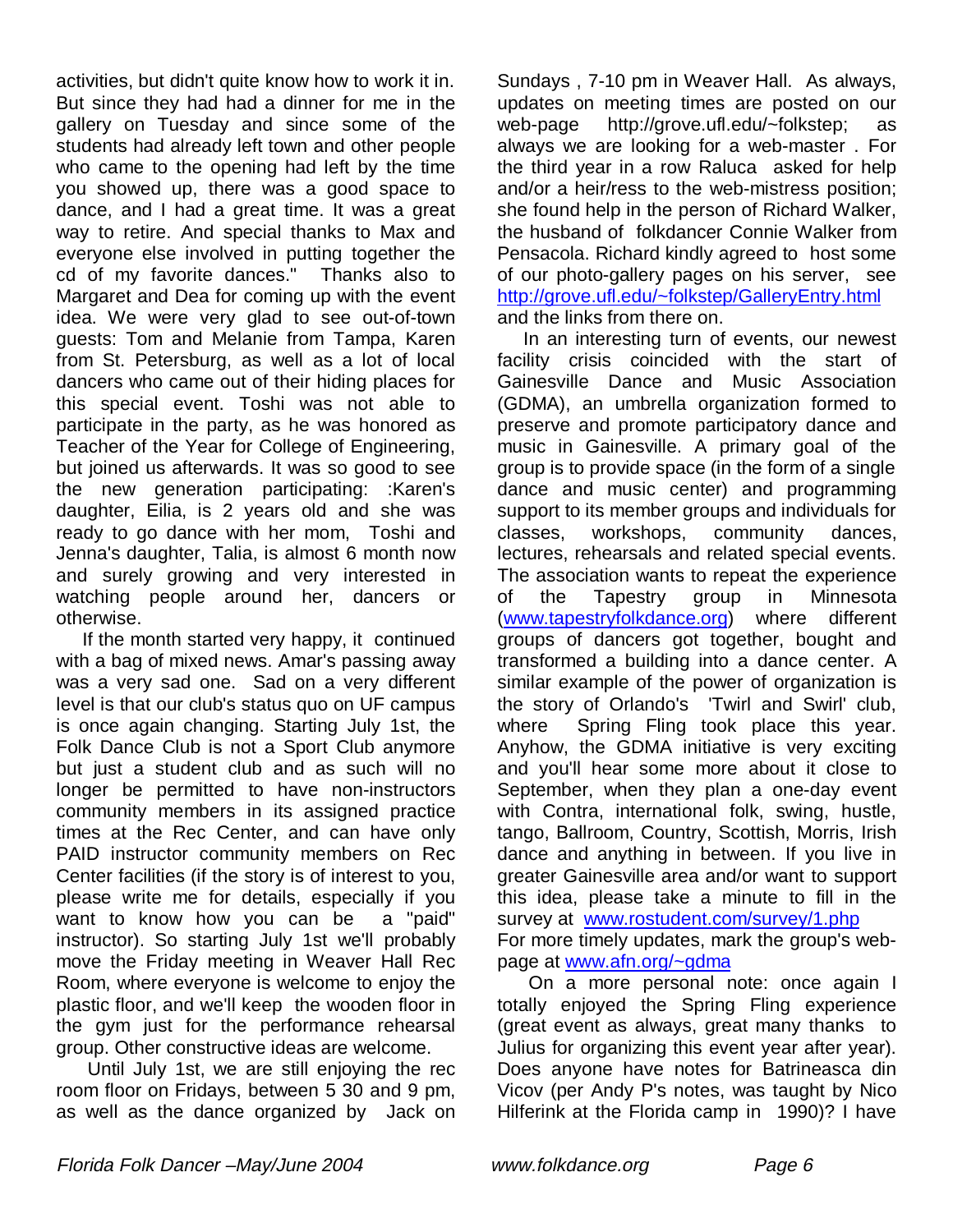known its music for a long time, as the singer, Sofia Vicoveanca, is one of my favorite interprets, but this year in Orlando was a first time to dance on it !

 Well, I can write another page on misc. traveling dancers and their adventures (Margaret went to Turkey for a month, and as such the flamenco/bulerias group meetings are suspended, Yang Mu to Cape Canaveral, Arleen to Flagler Beach, Joyce went to her son's wedding) but I'll better stop before I start putting words in their mouths.

See you all dancing, Raluca

-----------------------------------------------------

**UPCOMING EVENTS**

### **TOURS FROM JIM GOLD**

From Jim Gold

**July 1-10**: Tour of Canada (Quebec) with Jim Gold and Yves Moreau!

**August 4-15**: Tour of Bulgaria including the famous Koprivshtitsa Folk Festival led by Jim Gold.

For more info, write to jimgold@jimgold.com

### **MOUNTAIN PLAYSHOP** Aug 6,7,8

From: TMaynard <rustym@main.nc.us>

Dear Florida Folkdancers,

 Just as you have a February camp of some 25 years known to northward neighbors, there is an escape for you all in August 6,7,8. The 19th Annual Mountain Playshop in Swannanoa NC. http://main.nc.us/ifaa

 Erik Bendix, Mary Garvin and others will be teaching from Bulgaria,Armenia,India and the region of Klezmer along with a musical mix from live musicians and lively DJ's and lots of dance recovery review. We might also just relax at times. We would welcome Florida dancers to test out a newly installed suspended dance floor, the good food, and friendship. Since we are approaching our 20th year we would also like some advice from you all on how we can celebrate our milestone year.

**Where:** Swannanoa, NC 4H Camp **When**: August 6, 7 & 8, 2004

For more info, contact Rusty Maynard at 828- 298-4824; email: rustym@main.nc.us Or Beth Zweigoren at 864-458-8582; email: zcat@ix.netcom.com



a Dance From last year's Mountain Playshop

### **NORWEGIAN AND SWEDISH MUSIC AND DANCE**

Nordic Fiddles and Feet is pleased to present a fabulous lineup of some of the best Scandinavian Dancers and musicians in the world. Immerse yourself for a whole week in this enchanting folk music and dance in the beautiful West Virginia Hills.

**Where:** Buffalo Gap Camp **When:** July 3-10, 2004 For more info, email: fiddlesandfeet@aol.com Or visit the website: www.nordicfiddlesandfeet.org

### **THE 9th ANNUAL ISRAELI FOLK DANCE WEEKEND**

Come enjoy three full days and three long nights at this beautiful, relaxing, rustic camp in the Blue Ridge Mountains.

**Where:** Camp Greenville, SC

When: August 26<sup>th</sup> – 29<sup>th,</sup> 2004 (Pre-Labor Day Weekend)

For more info: contact Ruthy Slann at 570-331- 3069; email: kibbutz@slann.com

Or visit the web site:

www.geocities.com/Athens/Thebes/3898/ruthy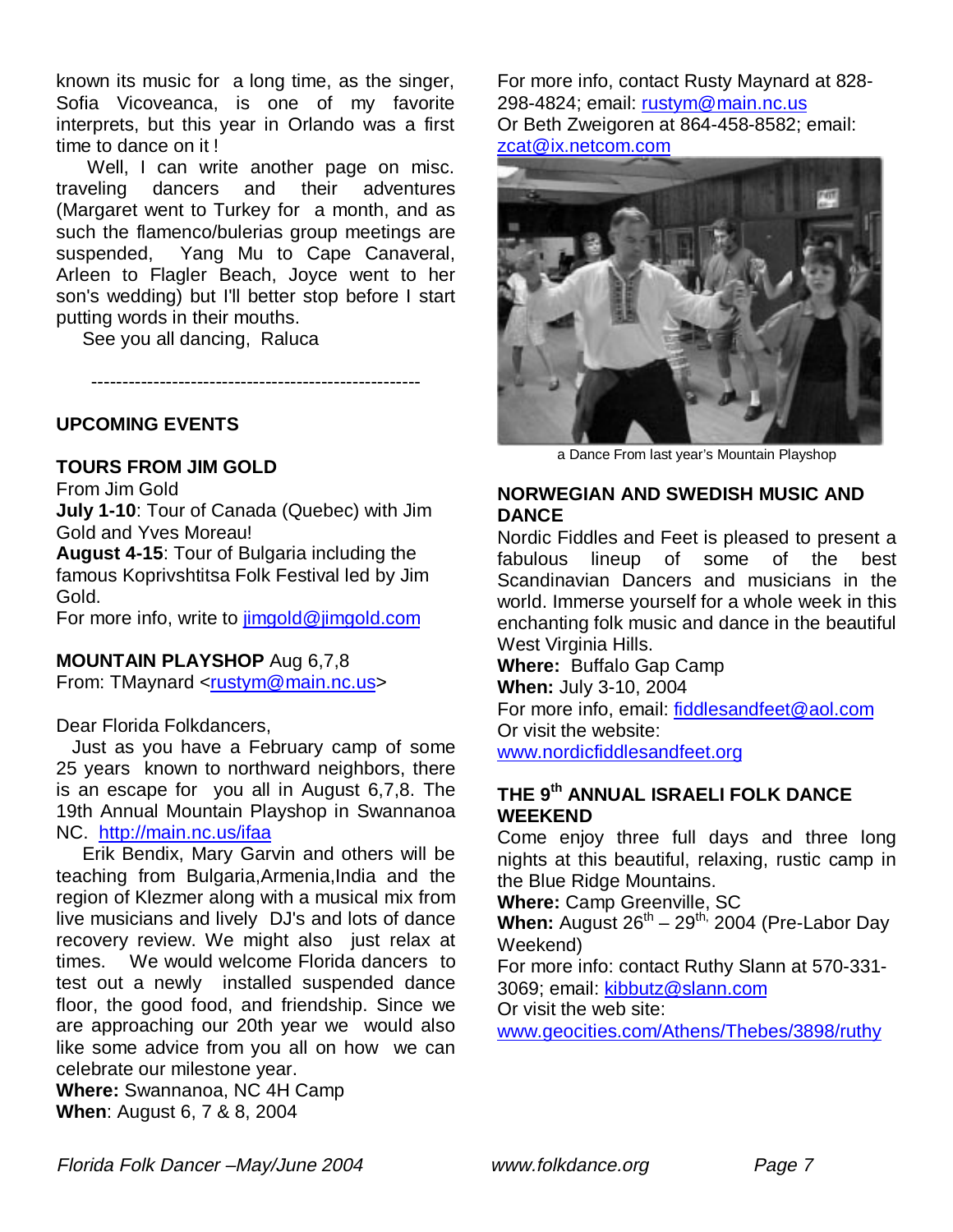

**The Lovely Kenilworth Lodge in Sarasota, FL**

#### **THE SHARPES ASSEMBLY**

SEVENTH ANNUAL CONTRA & ENGLISH COUNTRY DANCE FESTIVAL **Where**: The Historic Kenilworth Lodge in Sebring, FL.

**When:** October  $1<sup>st</sup> - 3<sup>rd</sup>$  2004

Applications must be in by August 15, 2004. For more info, contact George or Onie Senyk at 321-636-2209; email: geoandoni@aol.com

-----------------------------------------------------

#### **OIFDC UPDATE!**

By: Pat Henderson <henderp@bellsouth.net>

 Our club, Orlando International Folk Dance Club (OIFDC), is flourishing this spring with a few new members. Jean Finks and her daughter, Mary Bernard, have been attending the past month. Jean is the music librarian at Stetson University in Deland. They have quite a distance to come, as does New Englander transplant, Don Pauley who lives in Leesburg. Don especially enjoys English, Scottish and also goes to the area contra dances. We did not see Don for a month and then he comes in with a broken arm and other injuries from falling off a bicycle. This was before it was the thing to do as experienced by Bush and Kerry!

 Travelers the past few months include: Phyllis Dammer to Lake Tahoe for a family vacation and then to Kansas City where her mother is ill; Eva Gaber to California on business and pleasure where she and girls visited relatives in Palo Alto and then she went to a conference in Anaheim while the girls

stayed with the relatives; Lucy Birkemeier to Chicago where her son opened an art gallery and then she and her husband, Joe, went to Amelia Island for their big Shrimp Festival. We heard from Larry Wartell and he is once again working at Yellowstone National Park this summer. His contact info is: P.O. Box 2209, Yellowstone NP, WY 82190. We were happy to see Annette Brand again in March when she came down for the Israeli Dance Workshop. Annette is going on Mel Mann's Danube Dance on the Water cruise in July along with Ann and Danny Robinson, Bobby and myself. There is still room if anyone wants to join the fun!

 Orlando was the host city for Spring Fling and it was a smashing success. A lot of dancers came during the 8-hour period. We thank Julius once again for his generosity for this event. Our group sorely missed the annual Maitland Greek Festival this May since the church is building a new facility where it will be held in the fall so we had our own Greek Night on May 19. We wore our Greek clothes and brought Greek food. We had a surprise guest, Bob Monaghan, from New Jersey. Bob danced a lot with us in the 1970s and 1980s. We also were glad to see Claudia Terrence and Ruth Ann Fay along with Jean Finks and Mary Bernard from Deland. It was good to see our editor, Dan Lampert, again also. We received very sad news in May from Jan Lathi about Amar's passing. They were occasional visitors to our group and we will surely miss him and his inspiration to the group. We offer our collective condolences to Jan.

-----------------------------------------------------

## **RANG TANG REPORT**, April 16-17 By: Patricia Henderson

<henderp@bellsouth.net>

 Rang Tang is Atlanta's annual workshop usually held within a month or two of our February camp. Bobby and I went this year for a second time with the first time being two years ago. This year, the teacher was Steve Kotansky teaching Balkan dances and was held at a Presbyterian church in Stone Mountain.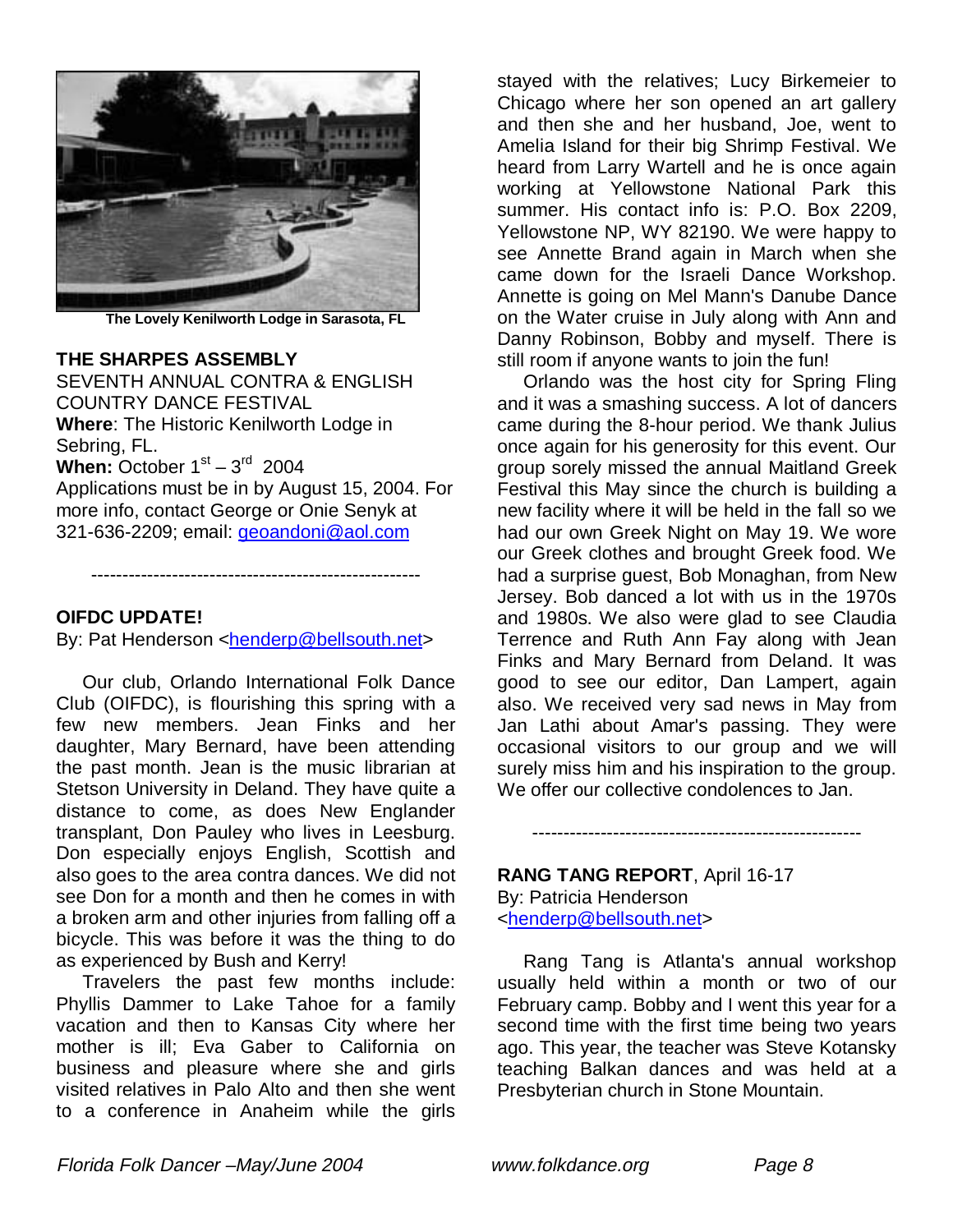The event draws people from all over the southeast but Florida was the state that had the most attendance outside of Georgia. The dancing begins with a Friday evening dance party. This year Liz Nunan provided two bands: a Bulgarian band made up by members on one family (parents and children) and a band composed of musicians from various U.S. cities and Canada. Steve was a great leader for the music that the bands played. Sometimes it was a pravo or another simple dance that he led. Many times we ended the dance by making a spiral. During the evening, Steve taught a couple of easy dances. We danced until midnight and then found a place to stay for the night. Some out of towners stayed in motels while others stayed in the homes of the Atlanta dancers.

 Steve's workshop continued during the day on Saturday after the Atlanta dancers provided a breakfast complete with Easter eggs. In the late afternoon, one of the band members led a singing session while Steve conducted a culture corner. He shared insights on his involvement with youth in folk dance. He has been successful in this arena. We had dinner on our own and then had another evening party going until midnight again. Family members of the Bulgarian band attended and were inspirational in their dancing. There is always an after party in the home of an Atlanta dancer but Bobby and I did not go. We had our own after party in the home of David and Dorothy along with Jenneine, Julieta and Yang from Gainesville. We had breakfast at the dance hall on Sunday morning and then we had a review by Steve, which was videotaped. We were saying our farewells by 1 pm. It is exciting to see some truly incredible dancers, from Atlanta and points north. Folk dancing is alive and doing very well up there. If you get a chance to get away, put this event on your calendar each year.

### **SPRING FLING REPORT**

By Patricia Henderson henderp@bellsouth.net

 On Saturday, May 1, the annual Spring Fling was held in Orlando. Julius Horvath was our gracious host and sponsor. When Julius had trouble finding a facility in the Port Orange area, Ann Robinson reserved the Whirl & Twirl Square and Round Dance Club's hall for the event. The beautiful dance hall has a suspended wooden floor. It also has a kitchen which Julius used to keep a variety of food flowing. We had a very good attendance with dancers coming from Deland, Melbourne, Tampa, Sarasota, Gainesville, Orlando and Daytona Beach. Some dancers stayed a short time while others stayed the whole afternoon and evening. In all, I believe that there were more in attendance than in previous years. The hall is very large so there was room for many more dancers. Julius and Bobby kept the music coming from requests and a few dances were taught by some of the group leaders. It was great to see and dance with everyone who attended. Thank you to Julius for you generosity in sponsoring this event. I see that John Daly has already booked Fall Fling for October 23-24 in Melbourne. Put that on your calendars now!



Ethnic Performers from Rang Tang 2003